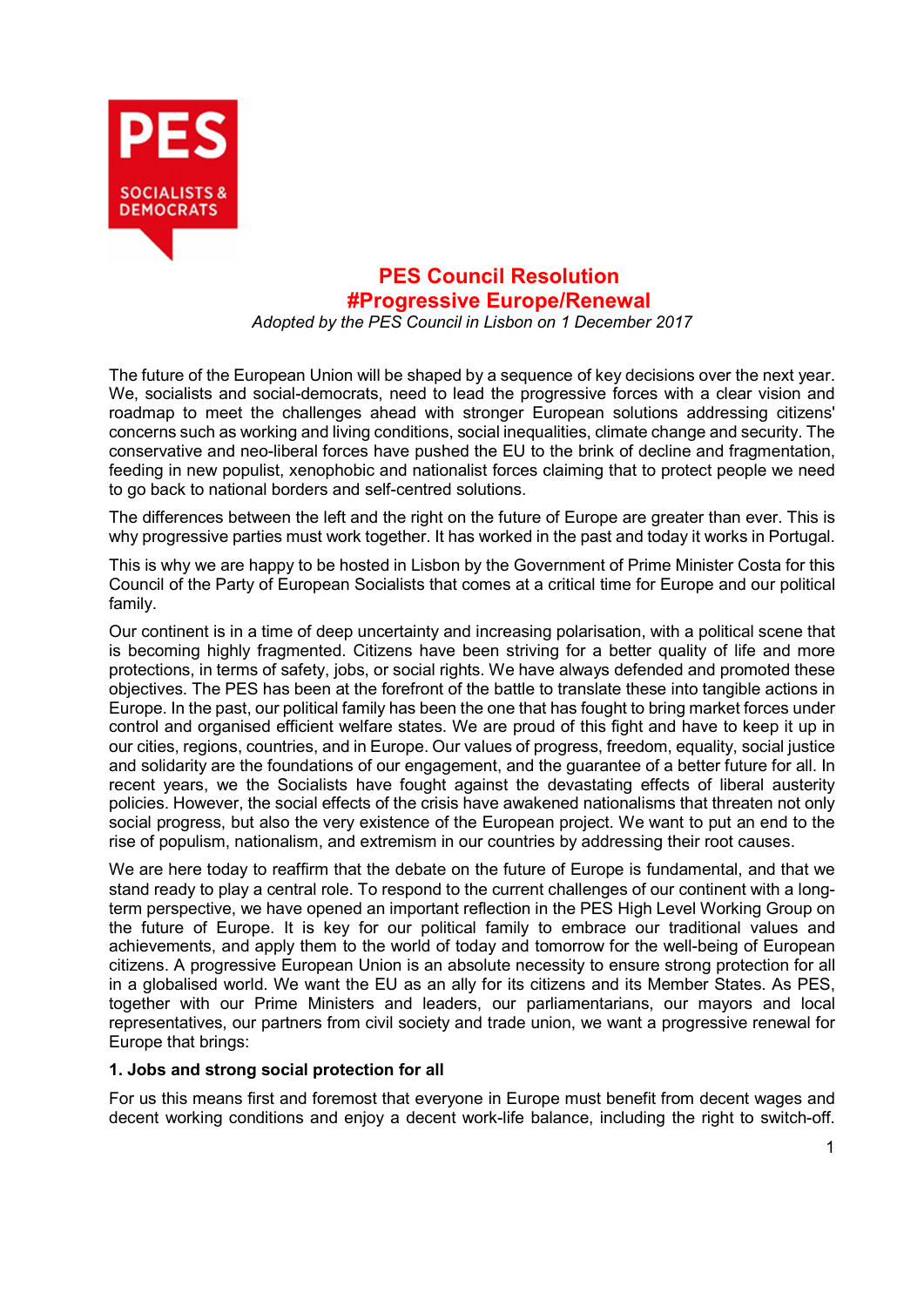Europe has to therefore provide the definition of common rules for decent working conditions and health and safety at work, with proper contracts and real access to social protection in all forms of employment. Much needs to be done to bridge the differences between North and South, East and West and to harmonise working conditions across the EU in order to promote better social standards. Our paramount aim is to foster economic, social and territorial cohesion by relaunching a true social and economic convergence.

We want to propose a Solidarity Pact for Europe. To improve the lives of citizens, and to boost our economies, it is essential to achieve faster wage increases. For everyone to enjoy a decent standard of living, we will set the objective of minimum wages above the poverty level through law or collective bargaining all across Europe firmly in the EU's economic governance. We want to force all companies to meet their obligations towards their workers and contribute their fair share to society, and prevent all forms of social and tax dumping, whether of geographic, digital, or other origin. We want to ban zero-hour contracts in our continent. We want the effective implementation of fair rules for workers' mobility, with the support of a European Labour Authority with real powers of control and enforcement. This must respect national practices and the role of social partners in each of the Member States. We remain committed to our European Youth Plan. The European Youth Guarantee must be extended and strengthened with additional funds from 2020 onwards, in order to ensure its homogenous implementation throughout all Member States as well as equal opportunities for all young people. Our plan is to give every young person in Europe access to education and an extended Erasmus programme which doesn't exclude anyone because of their economic background or resources, and access to culture with European Culture Cheques, as our family was the first to propose. Our plan promotes a European Child Guarantee to ensure that every child has universal access to quality healthcare, childcare, education, decent housing and adequate nutrition.

We want to bring also affordable healthcare for all, quality education and life-long learning. It means following up on the proclamation of the Pillar of Social Rights, at the Gothenburg Social Summit hosted by the Swedish government led by the SAP, by delivering a comprehensive Social Action Plan, giving the pillar the means to achieve its ambitions. Digitalisation challenges us to rethink the future of labour protection, the future of work and the future of education. We want to fight for equality in the digital sphere, especially through net neutrality. It means guaranteeing strong trade unions with powerful collective agreements as a key pillar of our societies. It means promoting high-quality public services that ensure effective access to social housing, public health, timely access to affordable, preventive and curative healthcare of good quality and essential services. Because everyone should be protected against the hazards of life, strong safety nets that guarantee income security and health protection to all must be provided.

#### **2. Fair economic development and prosperity for all**

This requires that we build economies that are sustainable, promote equality, and bring stability and prosperity to all. This is why we have long been fighting to reverse the neoliberal approach of cutting expenditure and dismantling social rights under the pretext that these are necessary to create growth. We have to turn austerity onto its head and make clear that "trickle-down theory" simply does not work because it only brings prosperity to the few, while impoverishing the many, and damaging the viability of our welfare states and threatening its very own future. Our project means investing for a better quality of life for all. It means prioritising economic growth, employment and investment both public and private. It means that European Law must ensure that neither basic economic freedoms nor competition rules take precedence over fundamental social rights, which must be enshrined as fundamental values in the EU Treaties. It means that the prosperity stemming from globalisation and trade must be shared more equally. It means a more efficient, inclusive and democratic EMU and Eurozone that promote solidarity.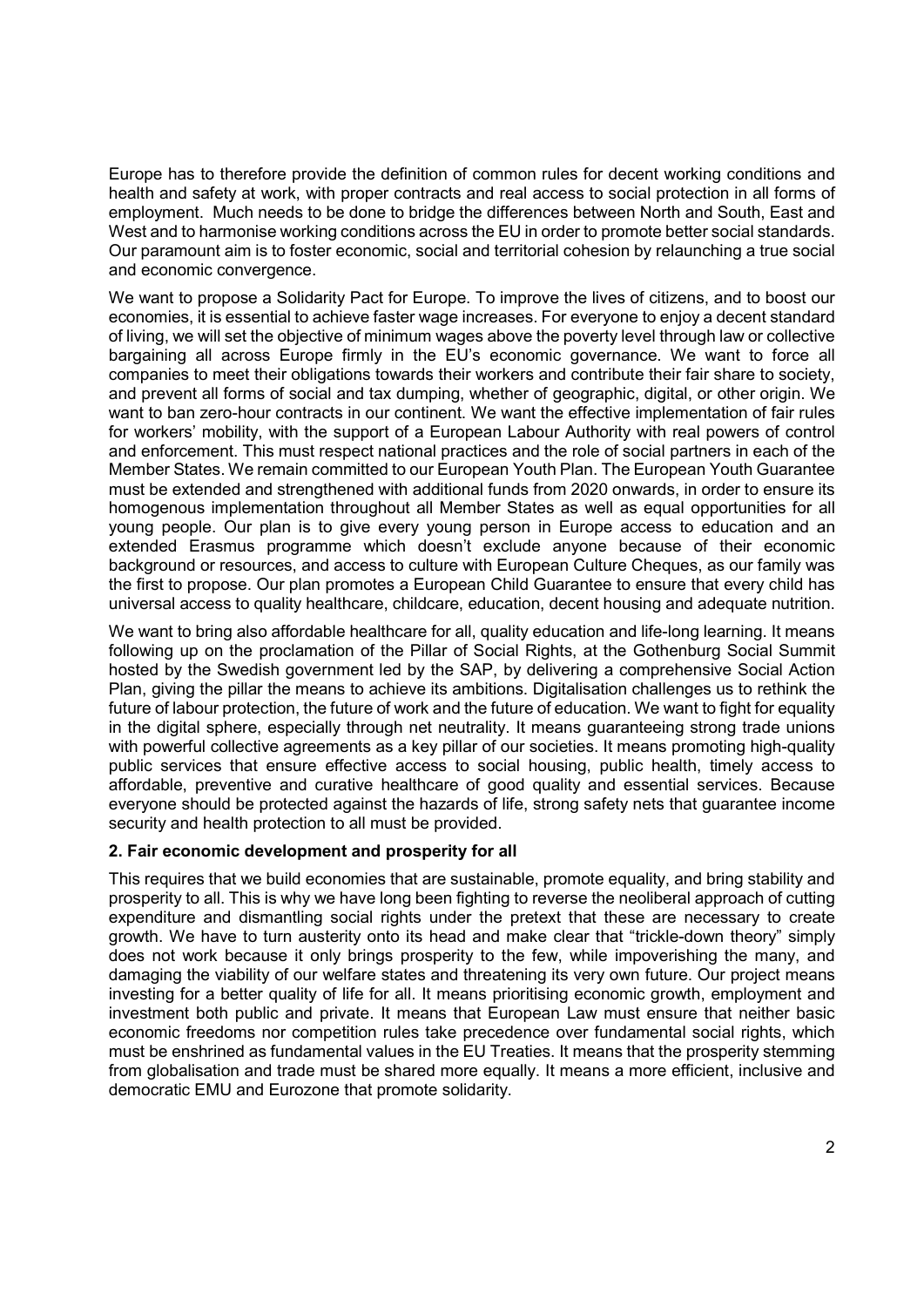For too long, European fiscal rules have been interpreted in a restrictive way, hampering the ability of countries to invest and grow, and undermining social rights. These fiscal rules are no longer fit for the needs of our societies. They need to be revised to promote and encourage fiscal flexibility and stronger investment in sustainable development. We need a simpler and more transparent application in order to secure the sustainability, predictability and equal treatment of budgets along with the prosperity of our societies

We must also toughen the rules on tax evasion and fraud. The "Paradise Papers" published by the ICIJ, are yet another reminder of the urgency of our calls to close tax loopholes, and to fight tax fraud, tax evasion, and tax havens. We cannot accept for the European space to be abused by legal entities and companies, digital or not, which avoid paying their due. Tax transparency is key. Every year 1 trillion euros is lost due to tax fraud and tax evasion. Every euro that is owed and not paid is a euro that is stolen from the worker, the unemployed, the sick. Profits should be taxed where they are created. This is why we support the coordination of tax policies with the establishment of a common consolidated corporate tax base, including the taxation of the Digital Giants, the so-called GAFA Tax (Google/Amazon/Facebook/Apple). To close the net completely we must also create a multilateral tax agreement for the automatic exchange of tax related information, imposing a reporting obligation on all financial institutions, trusts and foundations in the EU, and their ultimate beneficial ownership. We must intensify public country by country reporting; develop stronger sanctions for banks, legal entities and individuals that assist in tax fraud or evasion; establish a black list of tax havens, a list of non-cooperative jurisdictions; and offer whistle-blowers full protection. We also support the implementation of the Financial Transaction Tax so that the financial sector contributes its fair share to society.

The PES is asking to give the European Union the means to protect its citizens from financial and economic crises. We will complete the Banking Union to ensure that people's savings are safe in the banks. We will put in place greater financial guarantees - that will allow the Union to safeguard our banks and economies in case of financial shocks.

Eurozone countries must promote more solidarity measures and mechanisms, and a Eurozone budget that will drive economic and social targets simultaneously for upward convergence. These steps must tend towards the transformation of the European Stability Mechanism in a European Monetary Fund (EMF) that will serve the double purpose of promoting stability as well as solidarity, based on growth-friendly and socially sensitive policies, and that must follow the community method.

The PES is aiming to set up full democratic accountability and responsibility in European economic decision-making and in the functioning of the Eurozone. All these changes and their legislative processes must fully involve the European Parliament as the only directly elected European institution by giving it co-decision powers. The role of national parliaments should also be strengthened to assume ownership of reforms. The Eurogroup in particular can no longer be left as an informal institution without parliamentary oversight. It must be given a permanent President, a European Finance Minister, double hatted as member of the European Commission, fully accountable to the European Parliament.

We are fighting inequalities between and within regions. We insist that cohesion and convergence policy is a key pillar of the European project. As such, it must remain as a priority in terms of financial means in the next MFF beyond 2020, which means it must be provided with at least the same share in the budget it has currently. It must remain a policy that benefits all countries and regions of the EU, richer and poorer, whilst prioritising the regions and people that are most in need. To be able to continue with an effective cohesion and convergence policy, and more generally efficient European policies, it is vital that the EU is provided with an increased budget that matches the level of its ambition. The setting of the EU budget is not a technical exercise, but a clear setting of political priorities. To promote better budgetary stability and coherence in the long-term, we need to reduce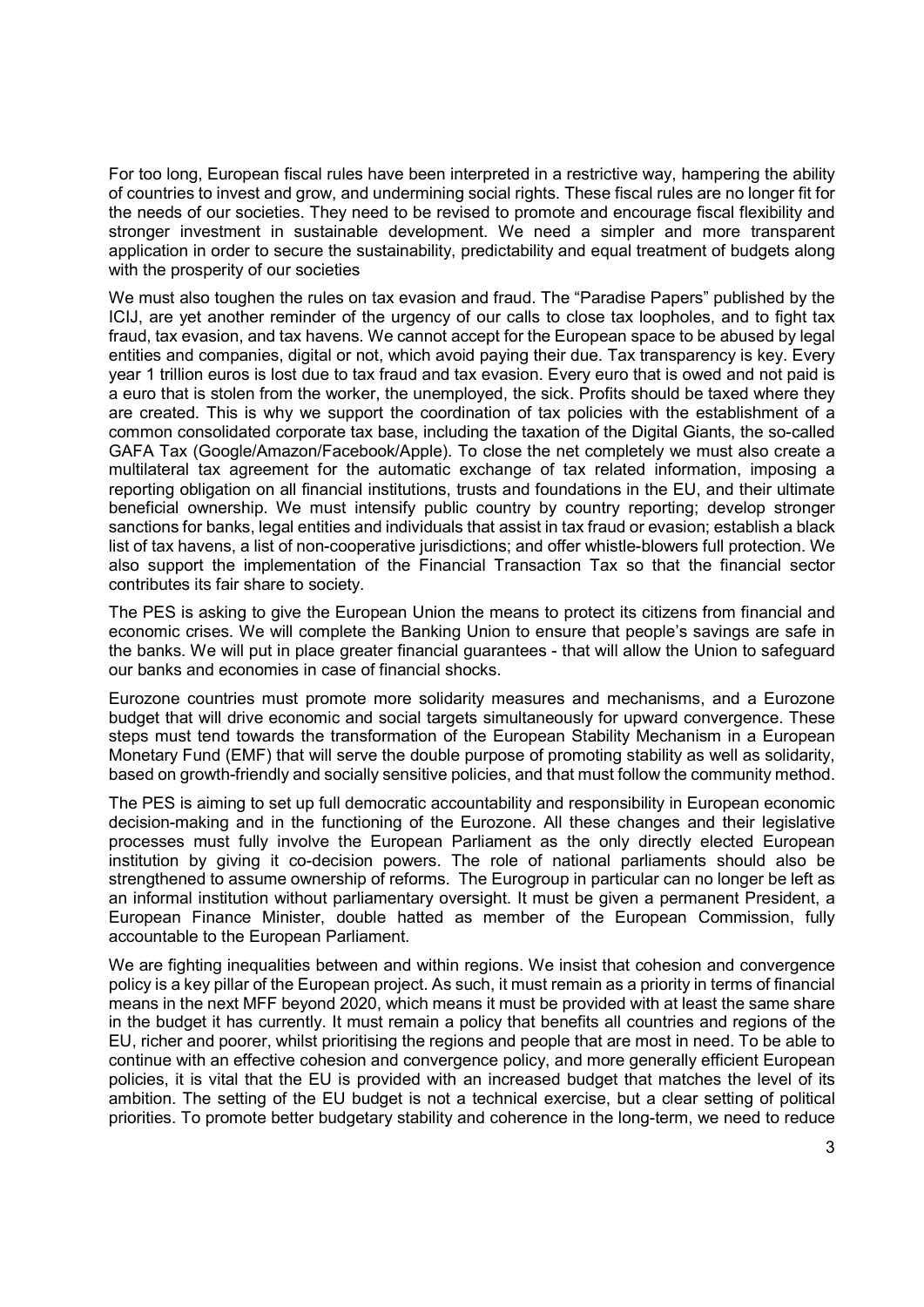the share of Member State contributions to the EU budget, to be replaced and strengthened with direct financial sources (so-called "own resources").

#### **3. Vibrant democracies, with full gender equality, and free of discrimination**

The PES will continue its fight to build societies that are diverse, open, and free of discrimination, where diversity is respected and welcomed, and where rights and duties are the same for all. We believe in strong cooperation between people, regions and countries, and are alarmed by the resurgence of nationalist and separatist tendencies in Europe. Europe needs more solidarity, not more borders. We will also fight for societies in which the personal data of every European citizen is protected, with digital giants strictly scrutinised. This means strengthening European democracy, which is a core principle for our political family. We want to reinforce citizens' participative decisionmaking processes at all levels. We must increase our engagement with our citizens and civil society, and strengthen the mechanisms that protect the rule of law. This is even more important in times where the rule of law is undermined, where citizens' disenchantment with politics is growing, where disinformation and fake news are a reality, and where respect for citizens' fundamental rights and freedoms is under threat. We remain committed to giving the European Parliament and national parliaments a fundamental role in all policy-making and in addressing breaches of the rule of law.

The PES will work with all its members to make the 2019 European elections a success. We remain committed to run with our own common candidate ("Spitzenkandidat"), that was first put forward before the 2014 European elections by our political family, to the post of President of the European Commission, to be selected internally in an open, transparent, and participatory process. The Spitzenkandidat from the political family that is able to form a majority coalition in the European Parliament should become the next President of the European Commission based on a joint political roadmap. To further strengthen the European dimension of these elections, we want to examine ways to introduce pan-European electoral lists, which could be based, at least in parts, on the seats left vacant by the 73 UK MEPs after Brexit. To make European citizenship a reality, we want to give the ability for EU citizens to vote where they live at all elections (regional, and national levels). Furthermore, we want to build new alliances with progressive and green forces on issues we share a common vision on.

In today's society gender discrimination is unacceptable. It is necessary to promote a Gender Equality Strategy for the EU to which all EU institutions, and Member States must commit. This means fighting to reduce the gender pay gap by 2 percentage points each year, with effective mechanisms such as Pay Gap Audits, in respect with national collective bargaining practices. It also means elaborating a comprehensive EU strategy to end the gender pension gap, currently standing at around 40% in the EU. It means putting pressure on all countries, in the EU and beyond, to ratify and implement the Istanbul Convention to fight gender-based violence, which still affects one in three women in the world.

It means calling for a more ambitious work-life balance package with policies that ensure balanced and flexible maternity, paternity, parental and carers' leave arrangements as well as affordable, high quality and accommodating care services for children and dependents (e.g. elderly care). This is the only way we can truly promote and secure equal rights for women's access and contribution to the labour market, and for fathers' equal participation in family life. It means the relentless promotion of sexual health and reproductive rights, including the access to safe and legal abortion for all women throughout the EU.

It means putting an end once and for all to the scourge of sexual harassment and gender violence, which kills thousands of women every year all over the world. We advocate zero tolerance of abusers, and preventive public policies with enough resources to fight this problem as well as to protect the victims. To achieve these objectives, gender mainstreaming is more than crucial. Every step in the policy-making process needs to consider gender representation and to reflect gender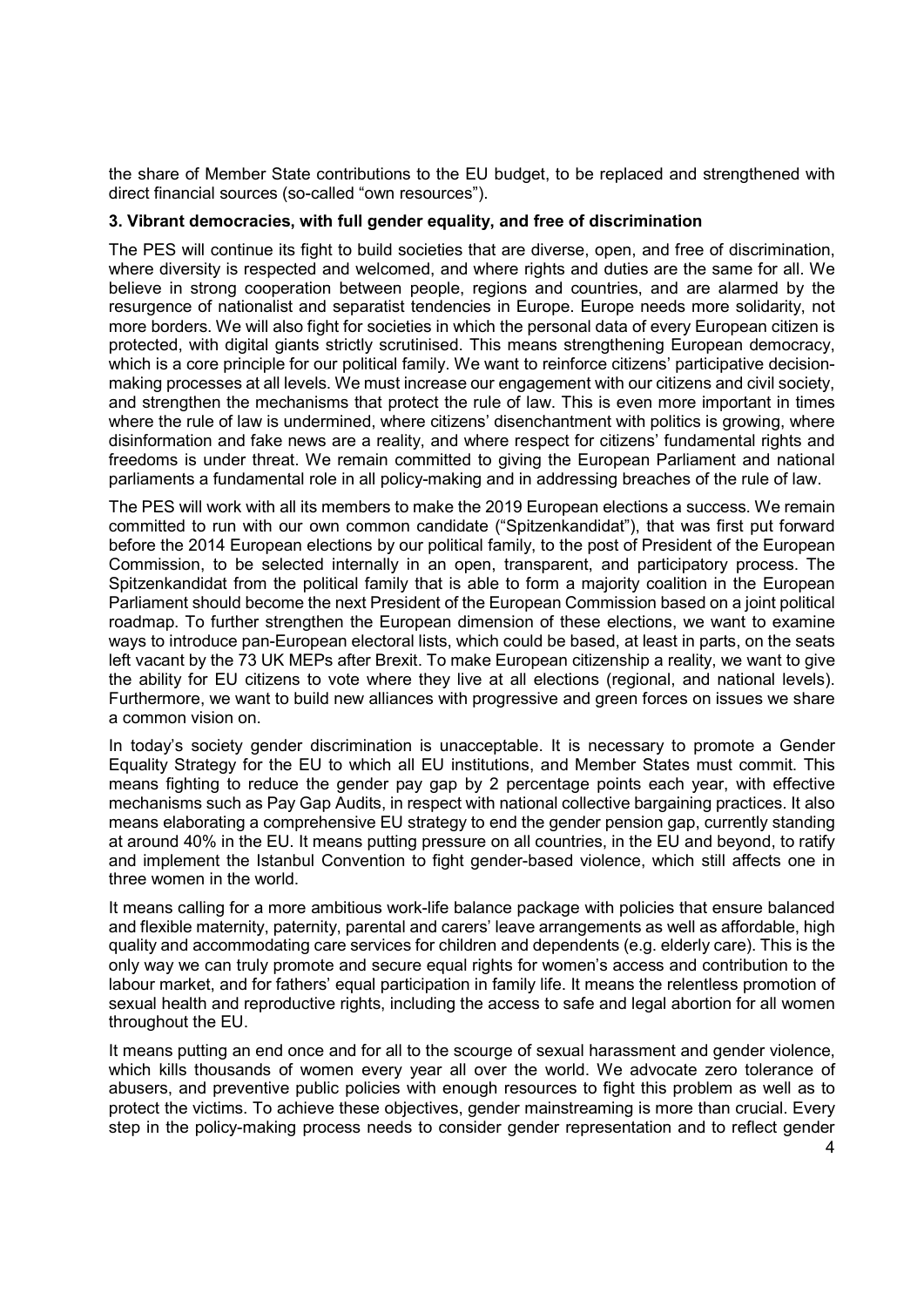responsive contents. Fighting women and girls' sexual trafficking and ending this lucrative market must be a European priority.

Moreover, fighting for the recognition of full and equal rights to LGBTI people in all aspects of economic, social, and private life is a priority for us. This means building a Europe where equality and non-discrimination are backed by the adoption of full equality legislation in all areas of life, and for gender identity to be explicitly covered in all relevant EU instruments. This also means EU-wide hate crime legislation, equal treatment when applying the principle of freedom of movement for LGBTI families and full respect of the fundamental right to marry and to found a family.

## **4. Green, safe and cohesive societies**

Our political family must be the champion of a just energy transition and protect Europeans' right to live in a healthy and sustainable environment. Global warming, and all its consequences threaten the wellbeing and ways of living of millions of people in Europe and worldwide. Despite the overall consensus about the threat of climate change, extreme-right and the majority of right wing parties are blocking any measures to make progress on this subject. For socialists and progressives, there is only one way: Europe has to be greener and more sustainable. The Paris Agreement, achieved thanks to the leadership of the previous socialist government in France, is our guideline to fight climate change and we are well aware that much more needs to be done at EU, national, regional and local level to reach the Paris targets of keeping global warming well below 2 degrees Celsius. In line with the 21 Progressive Proposals for COP 21, which we commonly agreed on October  $21<sup>st</sup>$ 2015 in Paris, we reiterate our call for the introduction of a European system of carbon taxation that sets a price on carbon of more than 50 € per tonne by 2020 and 100 € per tonne by 2030. We want the EU to set a formal and binding target to fully and fairly decarbonise its economy by the middle of this century, with a clear strategy on the economic, social and environmental transformations needed, including a Just Transition Fund for the regions most in need. With the right framework, this enormous challenge can also be the source of many new, quality jobs and business opportunities in the green economy. Investing in clean energy deployment and energy efficiency measures is crucial for creating a sustainable future. In a just transition we will make climate action an agenda for social justice and the modernisation of our industrial base.

At another level, Europe is facing new threats that were thought to be disappearing. Radicalism and extremism are responsible for terrorist attacks in different cities of our continent. These threats are real, and can best be tackled by stepping up the cooperation between Member States and EU law enforcement agencies, as well as with our international partners. Among the various initiatives towards a more integrated European approach, the PES agrees to initiate the reflection on the establishing of a European Bureau of Intelligence and Investigation with the authority to investigate and prosecute terrorism-related offences and transnational crimes.

The PES highlights that these efforts must go hand-in-hand with the defence of fundamental freedoms and rights, which are also preconditions for true, lasting, and fair security. Coercive measures are necessary, but they are only one side of the equation, and must be complemented with efficient programmes and policies aimed at preventing and countering violent extremism and radicalisation, and at strengthening integration and social inclusion, through education and social cohesion policies.

# **5. A Europe that projects a shared vision and common action in the world**

The EU is faced with multiple challenges that affect global stability and that can only be tackled with a long-term and holistic external action policy. The enlargement process represents a strategic investment in peace, democracy, prosperity, security and stability in Europe which implies that EU must continue to support the European perspective of candidate countries and promote positive social and economic reforms in order to enhance the resilience of the region and, thus, ensure the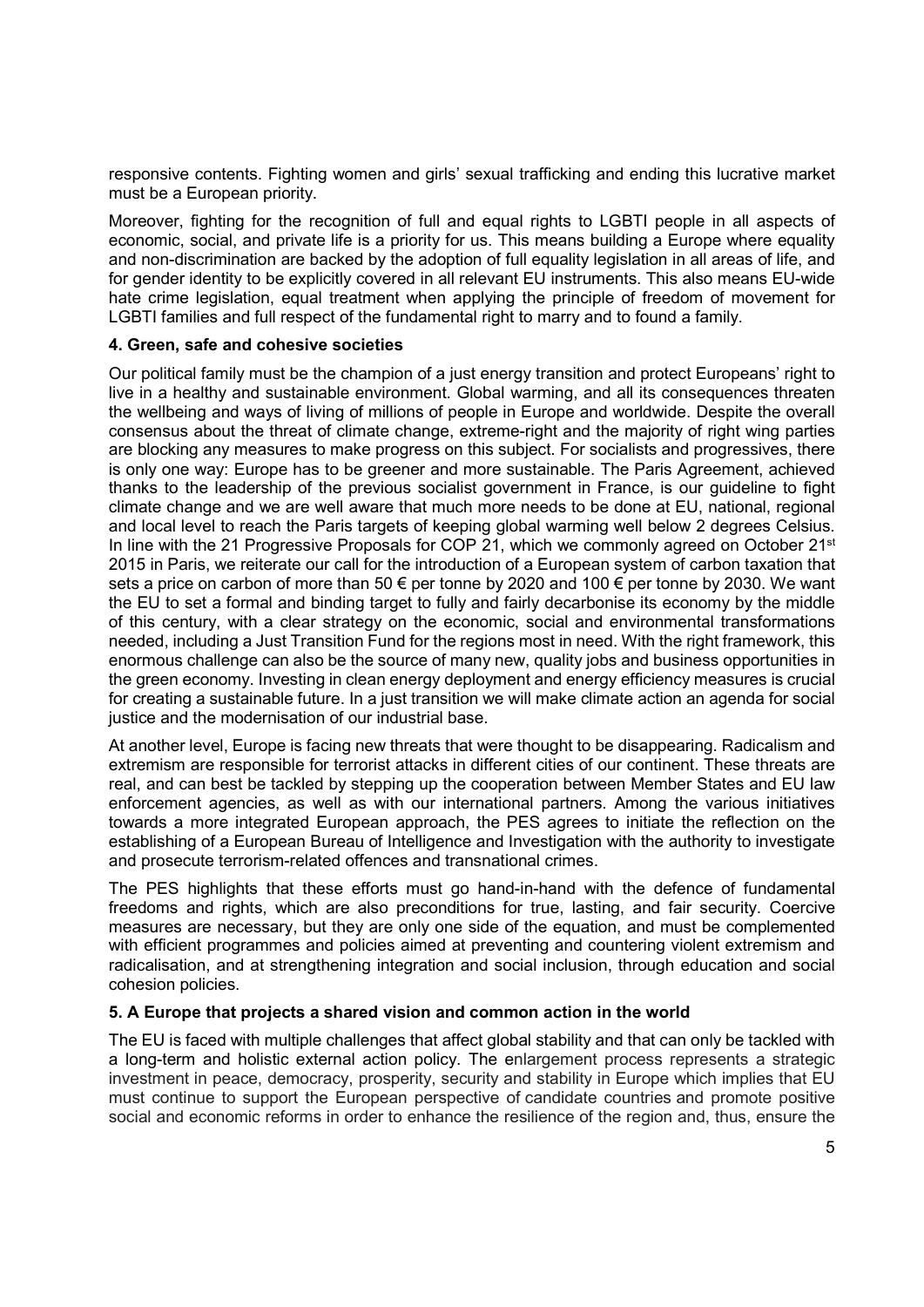security of Europe itself. The EU has to take greater responsibility for its security and defence, in the name of both better protection of its citizens and interests and greater influence in the world, by realising its great potential in tackling global challenges and shaping global norms in a progressive direction. This includes taking responsibility for the developments in the EU's neighbourhood as we are seeing the impact of wars, conflicts, poor governance, poverty and climate change outside the EU. The main challenge for the European Union is in Africa and in the Mediterranean area. It is in the relation with Africa that it will be decided what will be the future of our Continent: not only immigration but also development, trade, energy. This is why the PES is supporting what has been proposed by the Italian government, led by progressive forces, known as "migration compact". Cooperation, development, security, and migration governance will depend on the capability of the European Union and its Member States to have a global approach to these challenges. Refugees and asylum seekers are calling for help. Despite some failures to answer properly these challenges, Member States must improve their answers and show solidarity with each other, with those countries that host the largest number of refugees and with the asylum seekers themselves, and a sound, functioning and solidarity-based reform of the Dublin system. It is essential to have a European strategy that tackles the root causes of migration with strong development partnerships and the promotion of universal human rights and international law, particularly with countries in the African continent and the Middle East. This strategy must enable migration flows to be channelled in a controlled manner through effective border controls as well as through the establishment of new and safer legal channels for migrants and refugees. We insist in particular on the full protection of unaccompanied minors. We recognise the unique challenges faced by LGBTI refugees and asylum seekers and want to see steps taken to address these in the refugee and asylum policies of the EU, Member States and other European countries. It is also important to include a clear gender dimension because of heightened risks of gender-based violence, as well as providing psychological assistance to refugees. Europe must live up to its international obligations to provide asylum, promote well-managed migration and work for inclusive societies through effective integration policies.

The EU needs to have a strong and clear role in the global order, with specific aims, innovative tools and new allies that go beyond the traditional ones. Member States need to increase their financial contribution to the European defence projects. This should not be at the expense of others, such as youth budget, cohesion policy and employment. This is why we also strongly back the European Union Global Strategy presented by the High Representative for Foreign Affairs and Security and support the development of a European defence policy, with an ambitious and inclusive Permanent Structured Cooperation (PESCO), the reinforcement of the European headquarters, and the strengthening of our defence. We will continue to promote peace, democracy, human rights, regional cooperation, the rule of law, the implementation of the Sustainable Development Goals and the Paris Agreement on climate change in Europe and worldwide. We believe that multilateralism is the best way to secure fair global governance. We are convinced that our future is linked to the future of the rest of the world, particularly through our renewed partnership with Africa and the Middle East aimed at supporting fair social development in this rapidly changing continent, as well as considering Latin America as a key partner and strategic ally in order to face the common global challenges. Trade is an important instrument to promote our economy and our values. This is why we want to ensure that the EU values, social and environmental standards and principles shape globalisation and why we believe that human rights and social justice must be at the heart of all EU external policies including the trade policy. Free trade has historically played an important role in creating growth and prosperity at the European continent and is an important part in the EU-cooperation. Today, trade agreements between Europe and third countries must ensure growth and welfare between the trading partners, while increasing consumer protection, labour and environment standards. Trade agreements must be more transparent and accountable in order to evaluate their real impact on the economy, the environment and standards of life. Negotiations should be open to democratic consultation of trade